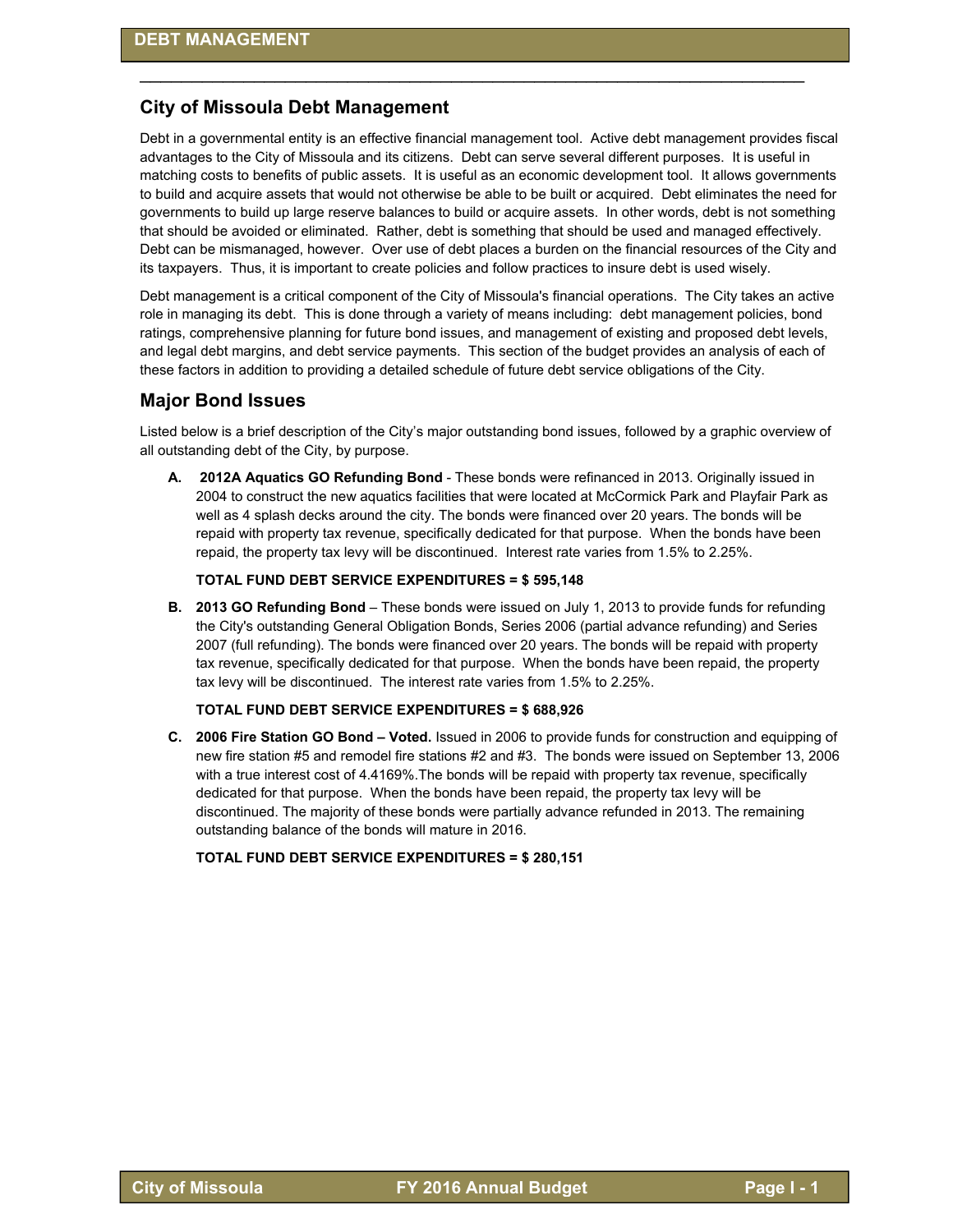## **Outstanding Debt**

Shown on the following page is a pie chart which presents the City's current outstanding indebtedness by purpose. As shown by the graph, voted General Obligation indebtedness (for open space acquisition, public safety and recreation facilities) represents a substantial component of the City's debt and this reflects the priorities of the public and the City Council. Despite the several categories of outstanding debt reflected below, the City of Missoula actually has a relatively low level of outstanding debt, which is more fully described below.

\_\_\_\_\_\_\_\_\_\_\_\_\_\_\_\_\_\_\_\_\_\_\_\_\_\_\_\_\_\_\_\_\_\_\_\_\_\_\_\_\_\_\_\_\_\_\_\_\_\_\_\_\_\_\_\_\_\_\_\_\_\_\_\_



At the end of the current fiscal year, the City of Missoula had a total of \$76,155,853 of long term debt outstanding of which \$73,237,964 was bonded debt. Of this amount, \$9,750,000 comprises debt backed by the full faith and credit of the government and \$11,394,176 is special assessment debt for which the government is liable in the event of default by the property owners subject to the assessment, although this debt is collateralized with liens on the properties against which the debt is assessed. The majority of the remainder of the City of Missoula's bonded debt represents bonds secured solely by specified revenue sources (i.e., revenue bonds).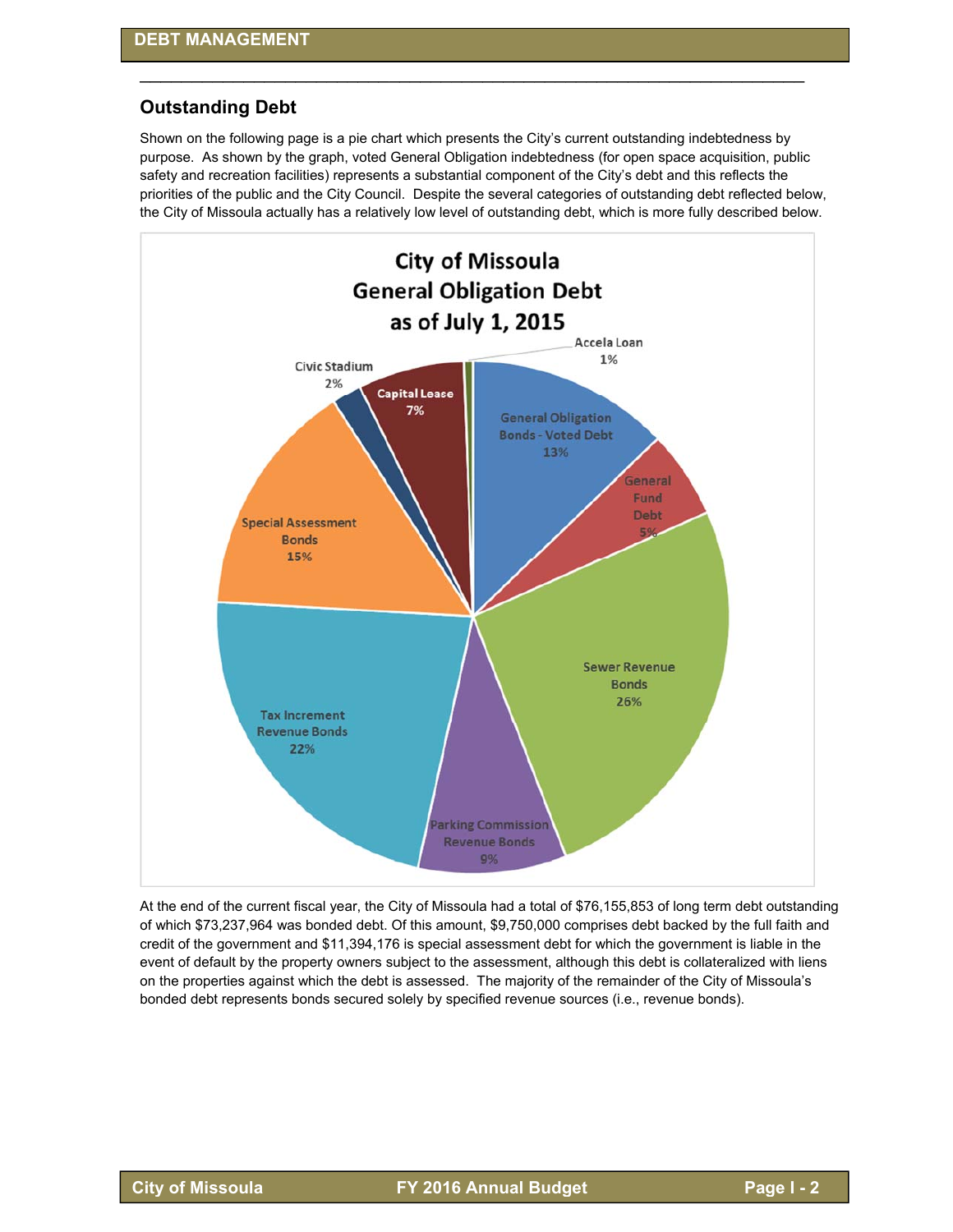| 2014       |   | 2015          |                         | 2014                           | 2015       |                                 | 2014       | 2015                                    |
|------------|---|---------------|-------------------------|--------------------------------|------------|---------------------------------|------------|-----------------------------------------|
| 11,020,000 | S |               |                         | \$<br>$\overline{\phantom{0}}$ |            |                                 |            | 9,750,000                               |
| 4,575,000  |   | 4,210,000     |                         |                                |            |                                 | 4.575.000  | 4,210,000                               |
|            |   |               |                         | 46,212,706                     | 43,827,354 |                                 | 46.212.706 | 43,827,354                              |
|            |   |               |                         | 497,521                        |            |                                 | 497.521    |                                         |
| 12,738,346 |   | 11,394,176    |                         |                                |            |                                 | 12,738,346 | 11,394,176                              |
| 534.747    |   | 427.513       |                         | 1,465,398                      | 1,430,114  |                                 | 2,000,145  | 1,857,627                               |
| 4,490,263  |   | 4,832,041     |                         | 345,585                        | 326,536    |                                 | 4,835,848  | 5,158,577                               |
| 1,614,558  |   | 1.924.244     |                         | 169.753                        | 199.381    |                                 | 1,784,311  | 2,123,625                               |
| 3,201,446  |   | 4,967,415     |                         | 232.295                        | 149.281    |                                 | 3,433,741  | 5,116,695                               |
|            |   |               |                         | 48,923,258 \$                  | 45,932,666 |                                 |            | 83,438,054                              |
| æ          |   | 38,174,360 \$ | Governmental Activities | 9,750,000 \$<br>37,505,388 \$  |            | <b>Business-type Activities</b> | - \$       | Total<br>11,020,000 \$<br>87,097,618 \$ |

## **CITY OF MISSOULA'S OUTSTANDING DEBT**

\_\_\_\_\_\_\_\_\_\_\_\_\_\_\_\_\_\_\_\_\_\_\_\_\_\_\_\_\_\_\_\_\_\_\_\_\_\_\_\_\_\_\_\_\_\_\_\_\_\_\_\_\_\_\_\_\_\_\_\_\_\_\_\_

The City of Missoula's total debt was decreased by \$3,420,596 (3.7%) during the 2014 fiscal year, because more debt was paid off than new debt issued. The new debt issued included \$2,153,420 of new capital equipment leases.

State statutes limit the amount of general obligation debt a governmental entity may issue to 2.5%of its total assessed valuation. The current debt limitation for the City of Missoula is \$182,578,455, which is significantly in excess of the City of Missoula's outstanding general obligation debt. As of fiscal year end, the City of Missoula was only utilizing 5.3% of its legal, voted general obligation bond limit. In addition, the City was utilizing 15.2% of its legal debt limit for non-voted General Fund (limited obligation) debt.

# **Debt Capacity – Legal Debt Margin**

The schedule below provides a visual presentation of the city's projected debt capacity (legal debt margin) with any proposed new debt within the current fiscal year included. This reflects the philosophy of the City Council in holding down the level of debt on the taxpayers, despite the city's rapid development and growing population.

# VOTED GENERAL OBLIGATION BOND

Maximum Allowable Debt - City of Missoula, Montana

| Assessed Valuation: FY 16 Certified Market Value | 7,303,138,213 |                 |  |
|--------------------------------------------------|---------------|-----------------|--|
| Factor Allowed for Indebtedness                  | 2.50%         |                 |  |
| Total Indebtedness Allowed                       |               | \$182,578,455   |  |
|                                                  |               |                 |  |
| Less Current Indebtedness:                       |               |                 |  |
| 2006 Fire Station Bonds                          | 270,000       |                 |  |
| 2012A Aquatics Refunding                         | 4,800,000     |                 |  |
| 2013A Refunding Bonds                            | 4,680,000     |                 |  |
| Intercap Equipment Loans                         |               |                 |  |
| <b>Total Current Indebtedness</b>                |               | \$<br>9,750,000 |  |
| Maximum Indebtedness Available (7-1-2015)        |               | \$172,828,455   |  |
|                                                  |               |                 |  |
| Proposed Debt FY 16:                             |               |                 |  |
| <b>Total Proposed Debt</b>                       |               | \$              |  |
| <b>Net Amount of Debt Available</b>              |               |                 |  |
|                                                  |               | \$172,828,455   |  |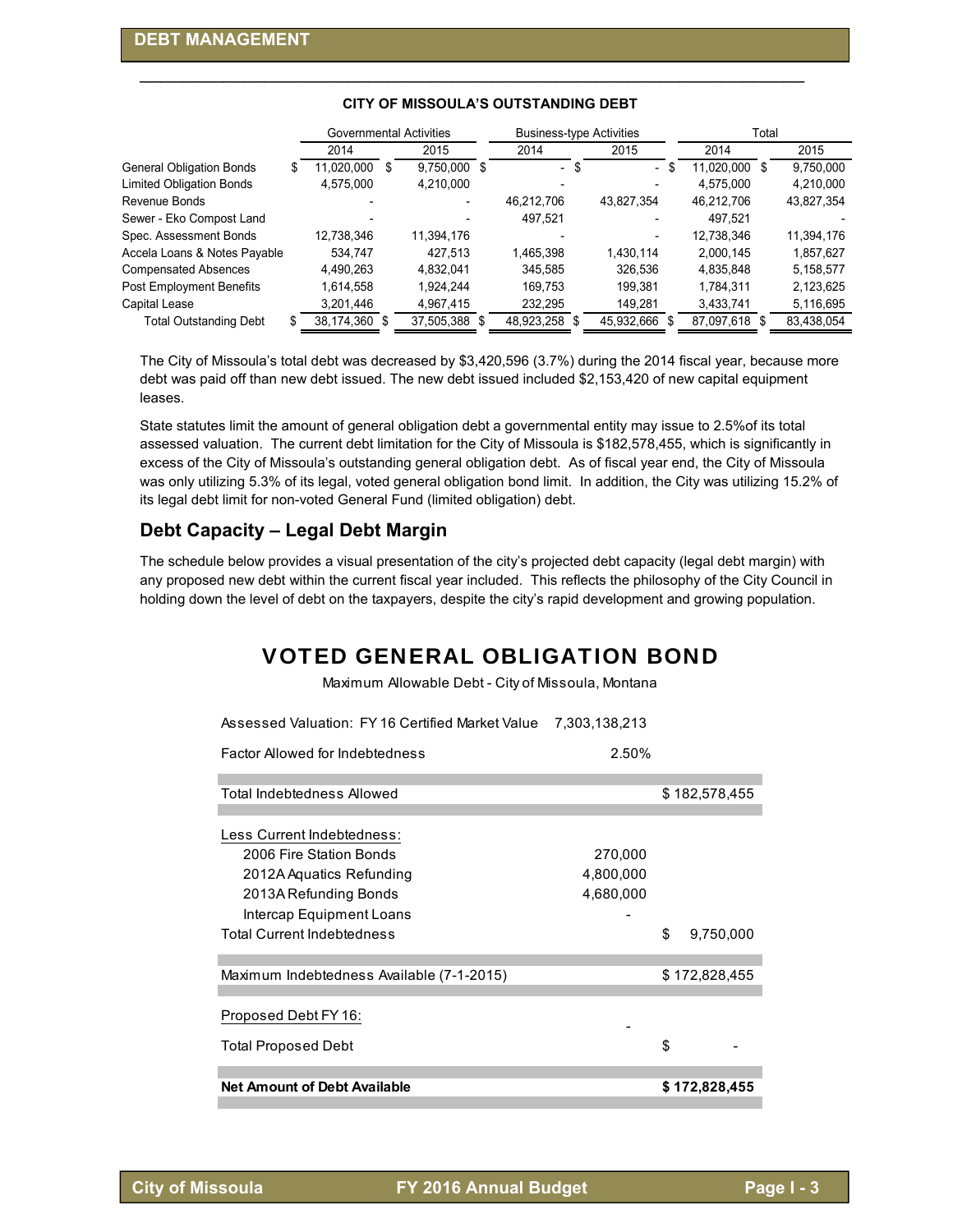## **Proposed Debt in the Next Five Years**

Listed below is a brief description of the city's proposed debt issuances, with the proposed debt amount, over the course of the next five year period. Following the narrative's description, is a graphic depiction of the City's current debt capacity and the proposed future debt will affect the remaining debt capacity for the City of Missoula. The graphic representation is a useful tool for the City Administration and City Council to utilize in reviewing and scheduling the timing of future projects that will result in a minimal tax increase to the citizens while providing needed infrastructure improvements.

\_\_\_\_\_\_\_\_\_\_\_\_\_\_\_\_\_\_\_\_\_\_\_\_\_\_\_\_\_\_\_\_\_\_\_\_\_\_\_\_\_\_\_\_\_\_\_\_\_\_\_\_\_\_\_\_\_\_\_\_\_\_\_\_

- A. \$ 210,000 in Special Improvement District bonds for the Missoula Art Museum project. This assessment covers upgrading the curbs, sidewalks, drainage improvements, utilities and landscaping in part to meet current ADA standards and to create a public walk friendly block to be utilized for outdoor gatherings.
- B. \$1,400,000 combined in special improvement bonds for road and infrastructure improvements on increased use and aging right of way around Missoula. These future projects include reconstruction of: Old US Highway 93; Duncan/Greenough Drive; Lower Miller Creek Road; VanBuren Street; and Cregg Lane.
- C. \$1,600,000 in special improvement bonds for the Hillview Way project. The scope of this project is to widen the road with curbs, sidewalk and drainage improvements from Black Pine to 55th Street due to increased use and new development on either side of the road.
- D. \$1,800,000 per year of special curb, gutter, sidewalk, and alley approach bonds to address aging infrastructure in the city that directly benefits the adjacent, abutting landowners.
- E. \$1,000,000 \$2,500,000 per year of short term capital leases to replace aging vehicles, equipment and dated software.
- F. \$1,600,000 of General Fund debt to increase storage space, update locker room and restroom to meet the needs of an expanding Police Department.
- G. \$2,200,000 of General Fund debt to provide energy efficient heating and cooling for all City buildings.
- H. \$6,000,000 of planned redevelopment agency projects providing infrastructure in blighted areas of the city.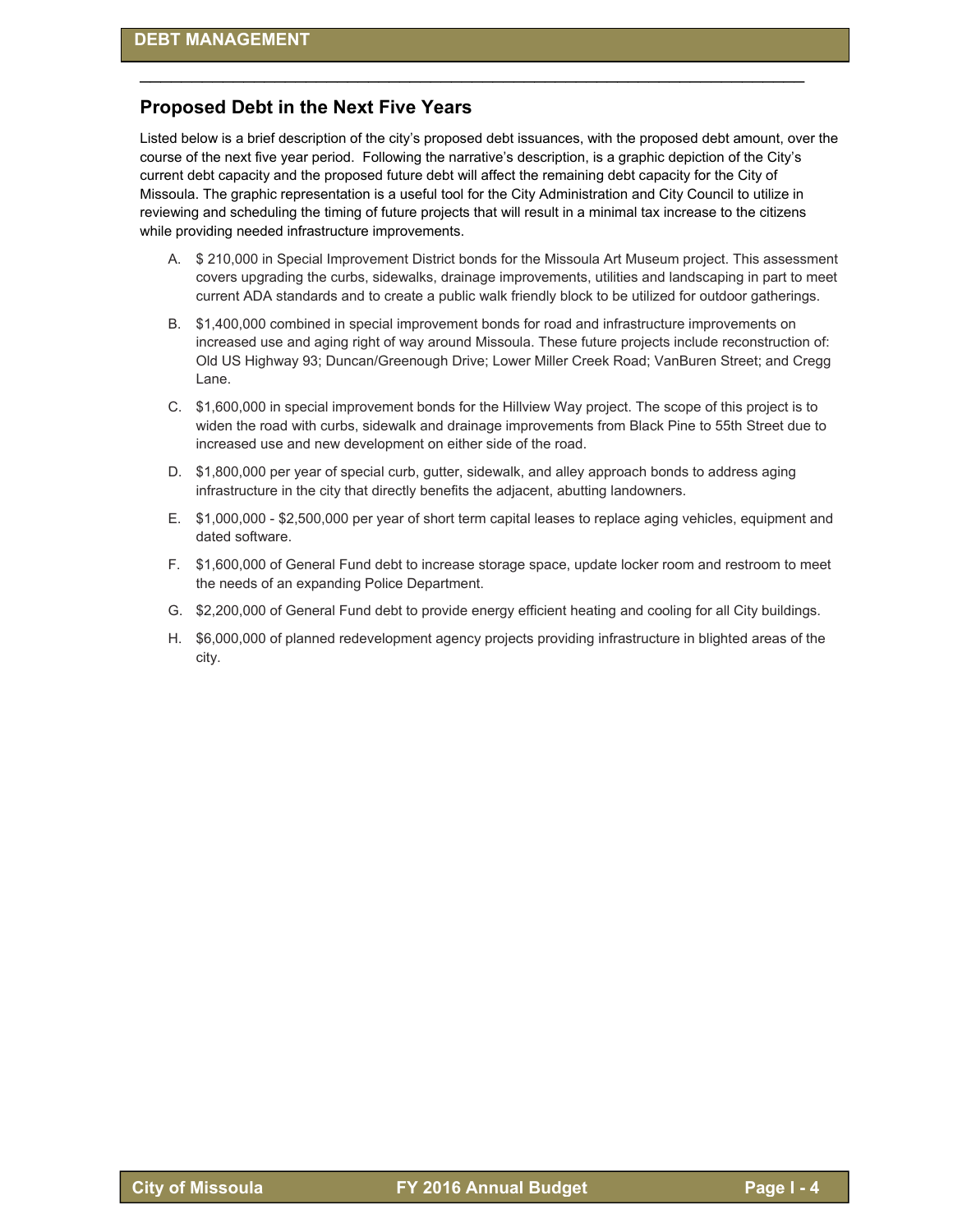## **Debt Service**

The graph below shows the City's principal and interest payments in the current budget year and five years beyond. As shown by the graph, principal payments and interest payments decline in four of the next five years. This reflects the declining debt level as the result of the scheduled payments the City will be making.

\_\_\_\_\_\_\_\_\_\_\_\_\_\_\_\_\_\_\_\_\_\_\_\_\_\_\_\_\_\_\_\_\_\_\_\_\_\_\_\_\_\_\_\_\_\_\_\_\_\_\_\_\_\_\_\_\_\_\_\_\_\_\_\_



# **General Obligation Debt**

| Year             | 2016      |   | 2017      |    | 2018      |      | 2019      | 2020      |
|------------------|-----------|---|-----------|----|-----------|------|-----------|-----------|
| <b>Principal</b> | 1.355.000 | S | 1.090.000 |    | 990.000   | - \$ | 875.000   | 895,000   |
| Interest         | 210.524   |   | 173.555   |    | 148.628   |      | 126.027   | 107.391   |
| Total            | 1.565.524 |   | 1,263,555 | s. | 1,138,628 | - \$ | 1,001,027 | 1.002.391 |

Most major debt obligations for the City are typically structured with declining interest payments and increasing principal payments—thereby resulting in relatively level debt service payments over the life of the bonds.

As can be seen from the graph above, the voted GO debt service requirements will decline by approximately \$301,000 (2.71 mills) after FY 2016 due to the final maturity of a portion of the advance refunded 2006 GO Bonds, which will be paid off at that point. This will result in a 2% reduction in property tax requirements starting in FY 2017 due to a reduced GO bond debt service levy in that year.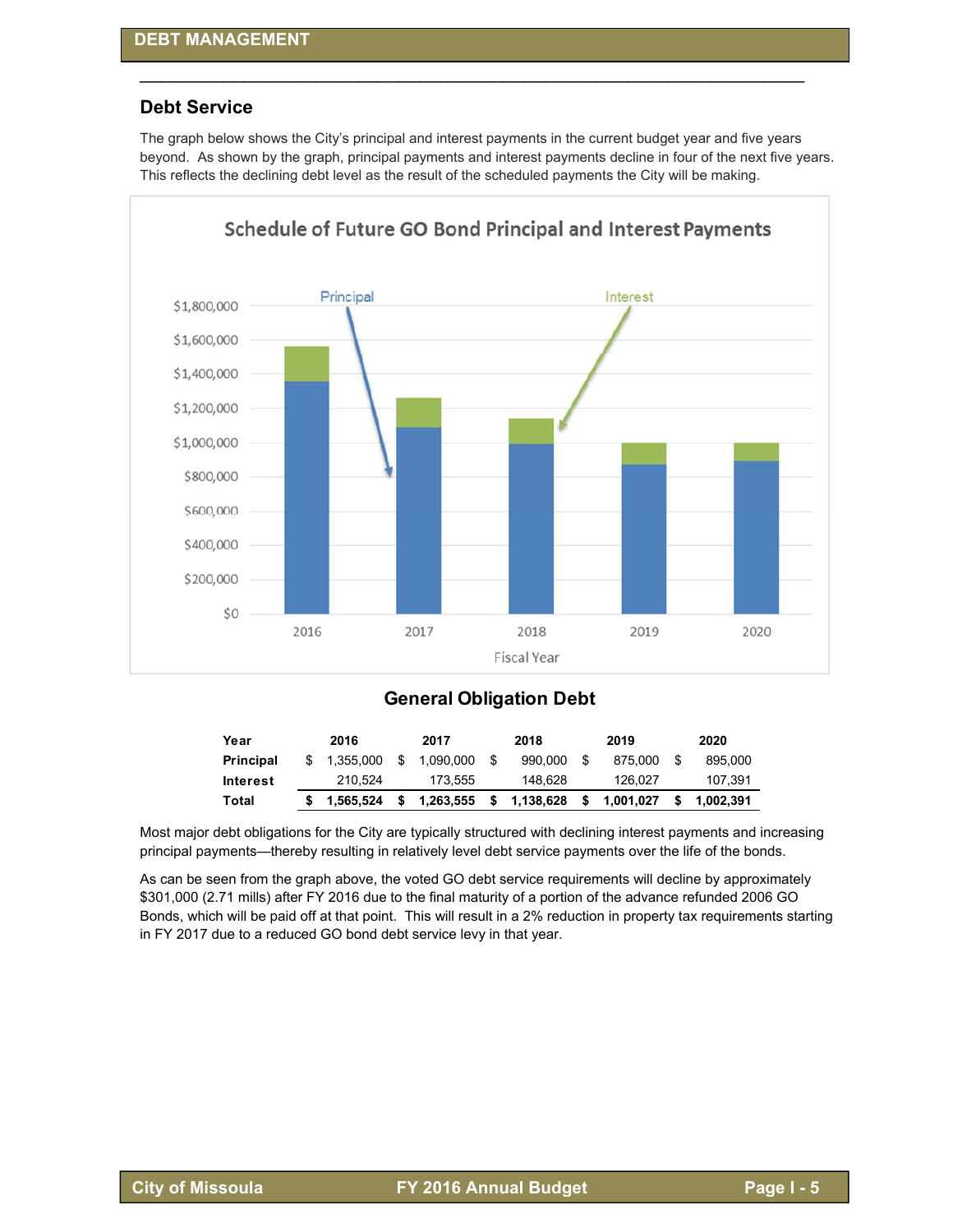

# **Limited Obligation Debt**

| Year             | 2016    |      | 2017    | 2018    |      | 2019    |      | 2020    |
|------------------|---------|------|---------|---------|------|---------|------|---------|
| <b>Principal</b> | 375,000 | - \$ | 400.000 | 405.000 | - \$ | 430.000 |      | 440.000 |
| Interest         | 162.769 |      | 150.218 | 136.173 |      | 121.355 |      | 105.320 |
| Total            | 537.769 | - \$ | 550.218 | 541.173 | - \$ | 551.355 | - \$ | 545.320 |

As can be seen in the table above, the General Fund's limited obligation debt service requirements will remain fairly constant over the next five years.



|                  |    |         |      |         | <b>Capital Lease - General Fund</b> |    |         |      |         |
|------------------|----|---------|------|---------|-------------------------------------|----|---------|------|---------|
| Year             |    | 2016    |      | 2017    | 2018                                |    | 2019    |      | 2020    |
| <b>Principal</b> | S  | 823.535 | - \$ | 902.467 | 556.033                             | -S | 453.572 | - \$ | 250.651 |
| Interest         |    | 85.299  |      | 74.538  | 58.534                              |    | 45.310  |      | 34.609  |
| Total            | \$ | 908.833 | \$.  | 977.005 | 614.567                             | \$ | 498.882 | - \$ | 285.260 |

The graph and table above illustrate the declining impact of future capital lease payment on the General Fund after FY 2017.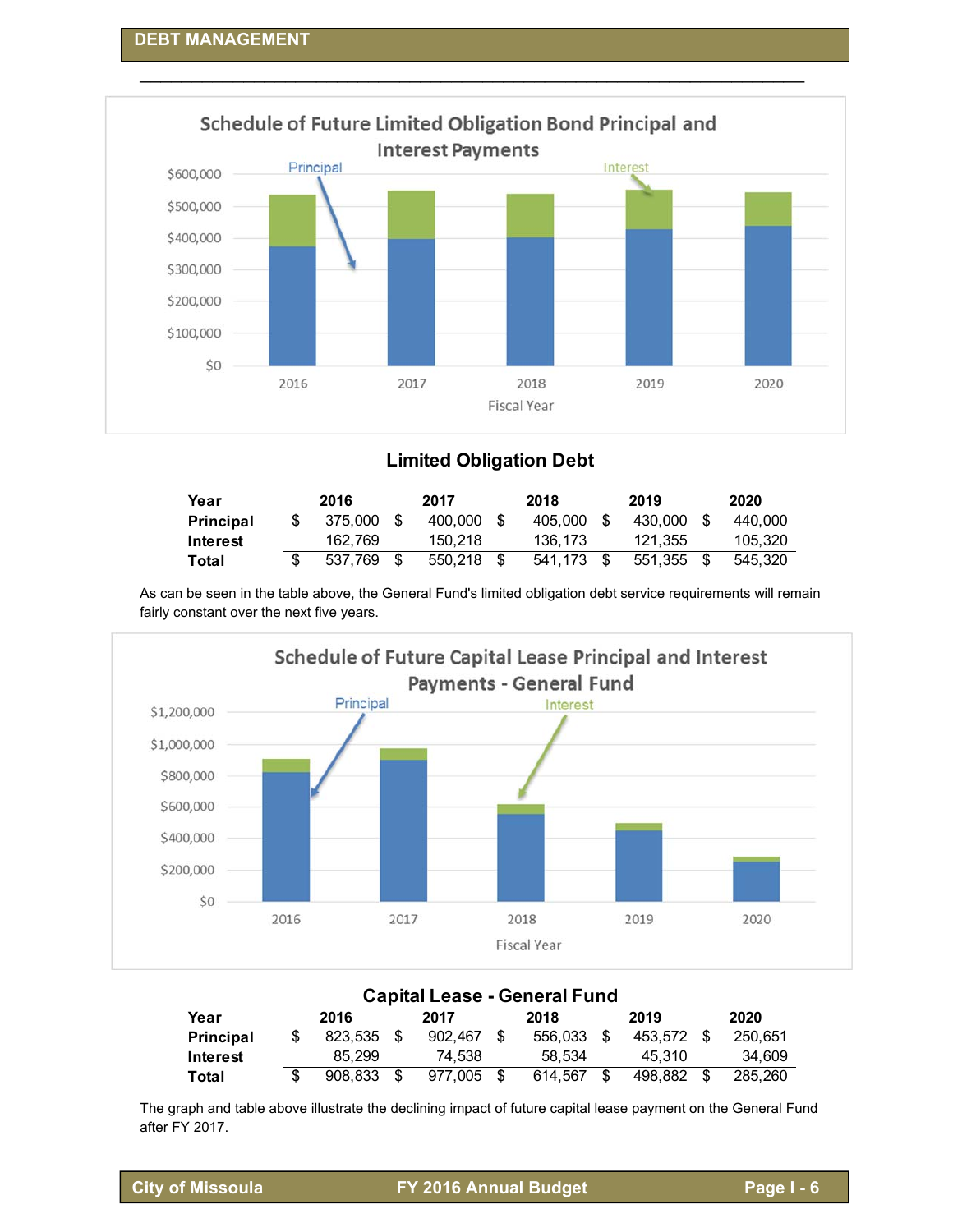

\_\_\_\_\_\_\_\_\_\_\_\_\_\_\_\_\_\_\_\_\_\_\_\_\_\_\_\_\_\_\_\_\_\_\_\_\_\_\_\_\_\_\_\_\_\_\_\_\_\_\_\_\_\_\_\_\_\_\_\_\_\_\_\_

## **Capital Lease - Special Districts**

| Year             | 2016    |      | 2017    | 2018    |      | 2019    |      | 2020    |
|------------------|---------|------|---------|---------|------|---------|------|---------|
| <b>Principal</b> | 605.002 | - \$ | 702.346 | 526.967 | - \$ | 458.390 | - \$ | 313.019 |
| Interest         | 61.813  |      | 57.622  | 44.077  |      | 31.926  |      | 21.111  |
| Total            | 666.815 |      | 759.968 | 571.044 | - \$ | 490.316 |      | 334.131 |

The graph and table above illustrate the declining impact of future capital lease payment on the Special Districts after FY 2017.



| <b>Total General Fund Debt - All Types</b> |  |             |  |         |  |                                                                  |  |         |         |
|--------------------------------------------|--|-------------|--|---------|--|------------------------------------------------------------------|--|---------|---------|
| Year                                       |  | 2016        |  | 2017    |  | 2018                                                             |  | 2019    | 2020    |
| Principal                                  |  | \$1,803,537 |  |         |  | $$2,004,813$ $$1,488,000$ $$1,341,963$ $$1,003,670$              |  |         |         |
| Interest                                   |  | 309.880     |  | 282.377 |  | 238.784                                                          |  | 198.590 | 161,040 |
| Total                                      |  |             |  |         |  | $$2,113,418$ $$2,287,190$ $$1,726,783$ $$1,540,553$ $$1,164,710$ |  |         |         |

When all of the various types of General Fund indebtedness are combined into one graph and table, as seen above, it is apparent that after FY 2017, each future year has a smaller debt service requirement than the preceding year. This fact, combined with reduced GO bond debt requirements after FY 2016, will eventually free up in excess of \$850,000 per year of tax supported projects. This information will be utilized as future budgets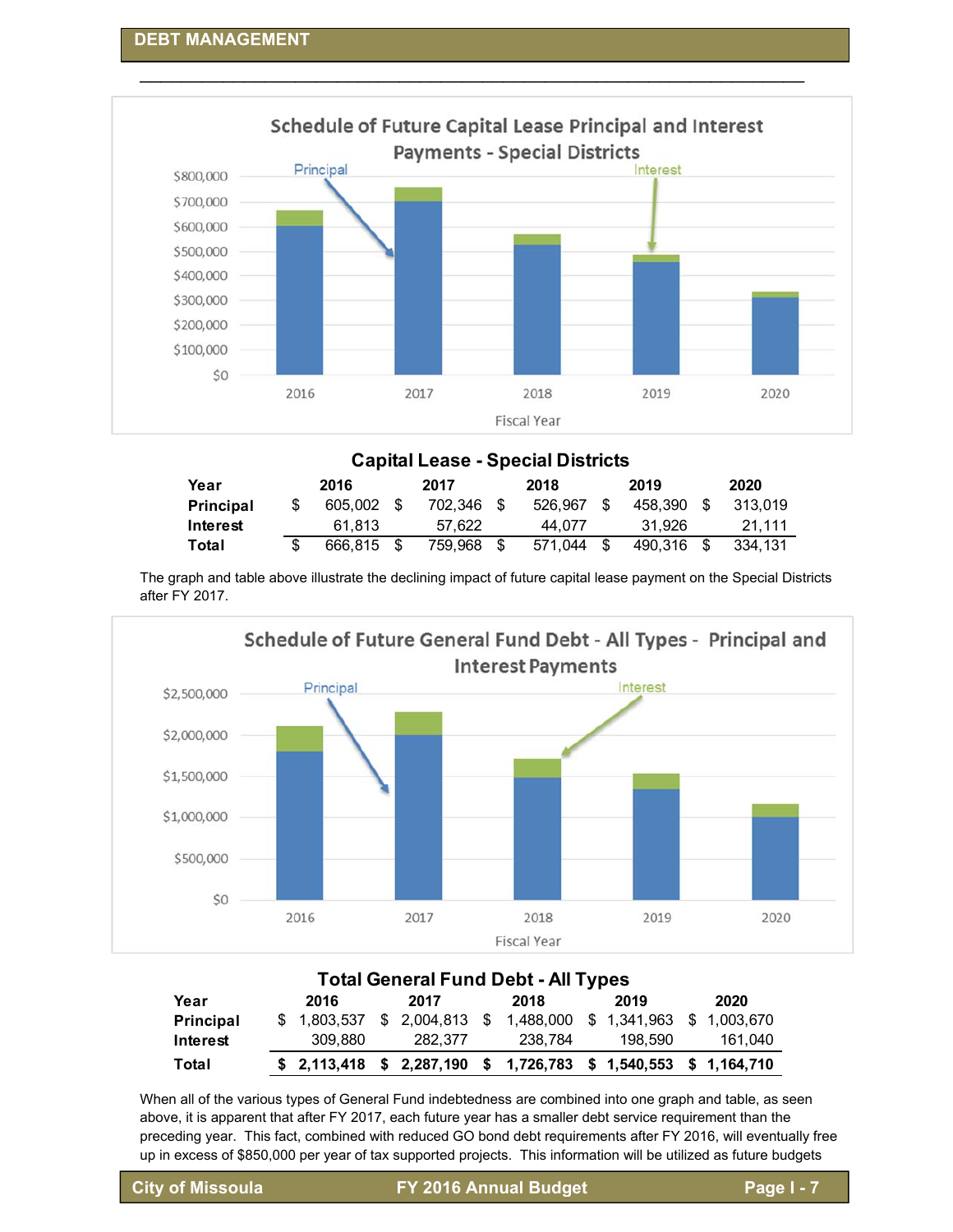and capital financing needs must be addressed. All of these various financing mechanisms are used to pay for the cost of city infrastructure over time, as the benefit provided by maintaining our infrastructure is realized over time. This approach matches future costs with future benefits to be received.

\_\_\_\_\_\_\_\_\_\_\_\_\_\_\_\_\_\_\_\_\_\_\_\_\_\_\_\_\_\_\_\_\_\_\_\_\_\_\_\_\_\_\_\_\_\_\_\_\_\_\_\_\_\_\_\_\_\_\_\_\_\_\_\_

# **Bond Rating**

**STANDARD** 

&POOR'S

Bond ratings reflect the relative strength of the city's financial management and planning capabilities and the quality of its elected and administrative leadership, as well as its wealth and social characteristics. Bond ratings serve as a statement of a locality's economic, financial and managerial condition and represent the business community's assessment of the investment quality of a local government. Highly rated bonds are more attractive and are more competitive in the market and thereby help lower interest costs paid by City residents. High-grade ratings reduce the cost of raising capital for City projects and a substantial savings for the City taxpayers.

The City of Missoula continues to seek ways to improve and maintain these ratings so as to provide the finest quality services and lowest cost. Concentrated efforts have been made to maintain and improve the City's "highgrade" ratings for its general obligation bonds through innovations in financial and debt administration. In May of 2014, Standard and Poor's of New York increased the assigned rating from AA- to AA+ for all of the City's outstanding voted GO debt. This rating upgrade was based on the City's continued economic expansion and management's maintenance of good reserve levels, very strong management at the City, strong liquidity, strong budget flexibility and performance, strong debt and contingent liabilities, and a strong and adequate institutional framework along with an ongoing stable outlook for the city.



# **The City of Missoula's "AA+" Bond Rating saves city residents thousands of dollars annually.**

Quoted below are excerpts from the Standard & Poor's May 22, 2014 rating upgrade.

#### **Credit Profile**

Missoula Gen Fund Oblig Bnds **Long Term Rating** 

AA/Stable

Upgraded

**PUBLIC FINANCE**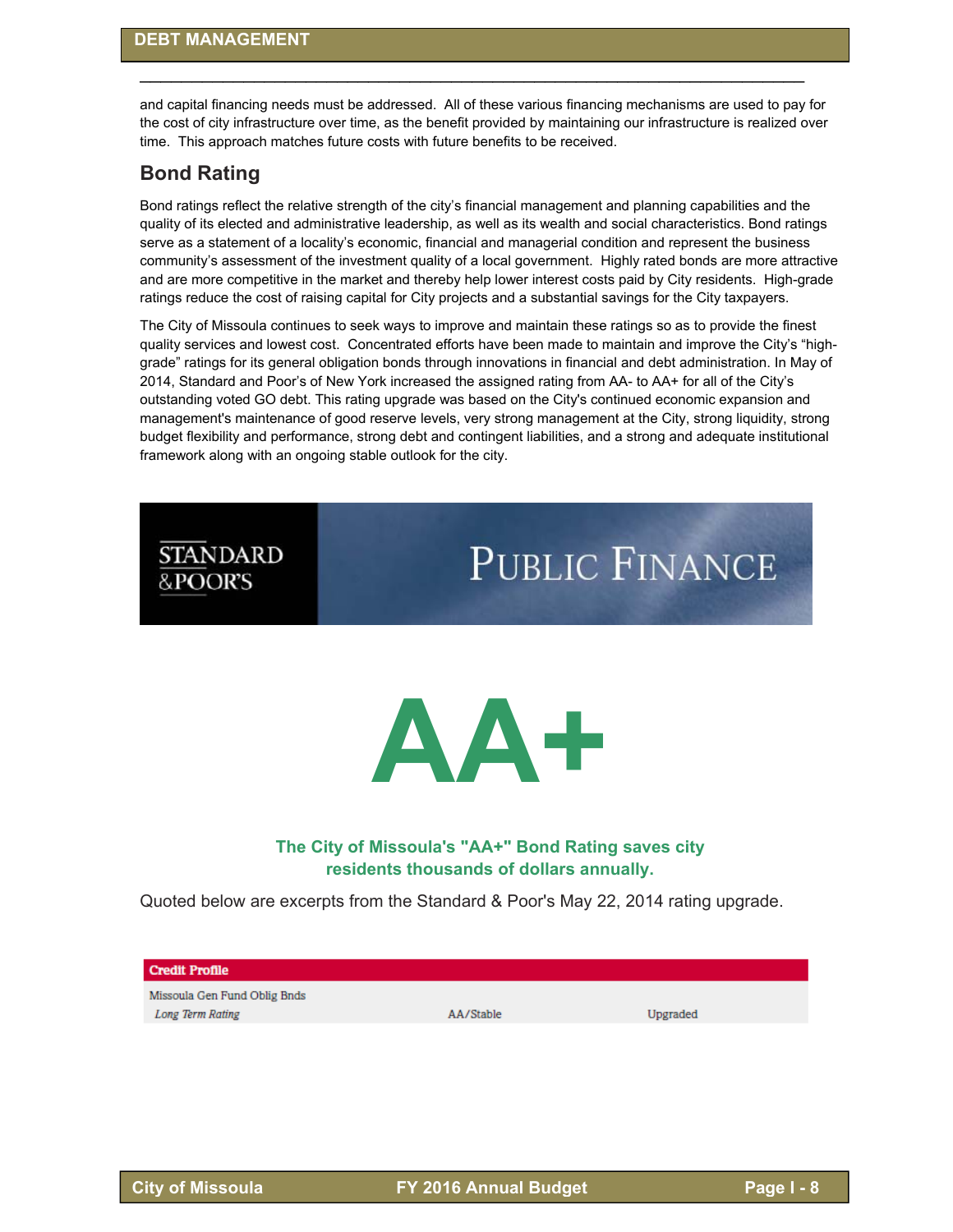| Ratings Detail (As Of May 22, 2014)         |                  |          |
|---------------------------------------------|------------------|----------|
|                                             |                  |          |
| Missoula Gen Fund Oblig Rfdg Bnds ser 2010A |                  |          |
| Long Term Rating                            | AA/Stable        | Upgraded |
| Missoula GO rfdg bnds                       |                  |          |
| Long Term Rating                            | $AA + /$ Stable  | Upgraded |
| Missoula Ltd Tax GO Bnds                    |                  |          |
| Long Term Rating                            | AA/Stable        | Upgraded |
| <b>Missoula GO</b>                          |                  |          |
| <b>Unenhanced Rating</b>                    | AA+(SPUR)/Stable | Upgraded |
| Missoula GO (CIFG)                          |                  |          |
| <b>Unenhanced Rating</b>                    | AA+(SPUR)/Stable | Upgraded |

\_\_\_\_\_\_\_\_\_\_\_\_\_\_\_\_\_\_\_\_\_\_\_\_\_\_\_\_\_\_\_\_\_\_\_\_\_\_\_\_\_\_\_\_\_\_\_\_\_\_\_\_\_\_\_\_\_\_\_\_\_\_\_\_

# **Rationale**

Standard & Poor's Ratings Services raised its long-term rating and underlying rating (SPUR) on Missoula, Mont.'s unlimited-tax general obligation (GO) bonds to 'AA+' from 'AA-', based on its local GO criteria released Sept. 12, 2013. At the same time, we raised our long-term rating on the City's previously issued general fund GO bonds to 'AA' from 'A+'. The outlook is stable.

An unlimited ad valorem property tax pledge secures the GO bonds. Lease payments from Missoula secure the city's limited-tax general fund bonds.

The ratings reflect the following factors for the City, specifically its:

## Strong economy

Missoula is in Missoula County and is the state's second-largest city, with a population estimate of 68,000. It serves as a regional trade and service center for an 11-county area with a population estimate of more than 350,000 in western Montana. The area economy has ties to health care, retail, and tourism-related activities. The city's local economy is, in our opinion, strong, supported by a broad and diverse economy and is home to the University of Montana. The economy has what we consider adequate income indicators: Per capita phased-in market value and projected per capita effective buying income are roughly \$101,600 and 88% of the national average, respectively. The county unemployment rate (2013) was 5.3%, according to the Bureau of Labor Statistics.

## Very strong management

We believe Missoula's management conditions are very strong with "strong" financial practices under our Financial Management Assessment methodology, indicating practices are strong, well embedded, and likely sustainable. Key items include the monthly reporting of the city's financial position and investment performance to the governing body with procedures for budget adjustments in place if needed; management typically performs adjustments just once a year. Missoula has a comprehensive five-year capital improvement plan with identified funding sources, which it updates annually; the plan is linked to the operating budget via a five-year financial plan that management uses for internal planning purposes. Management updates the financial master plan during its annual budget process with identified possible out-year expenditure pressure. Officials have recently adopted formal ongoing debt management policies that include specific target debt level guidelines for various types of city-issued debt, as well as refunding targets and the use of derivatives, which the state is not allowed to use. The city also recently adopted a formal unreserved fund balance policy equal to 7% of general fund budgeted expenditures.

## Strong budgetary flexibility

We believe Missoula's budgetary flexibility is strong, with available reserves at 10.7% of operating expenditures in fiscal 2013, equivalent to about \$4.7 million. Budgeted numbers indicate balance and therefore we don't anticipate a major draw on the city's reserves.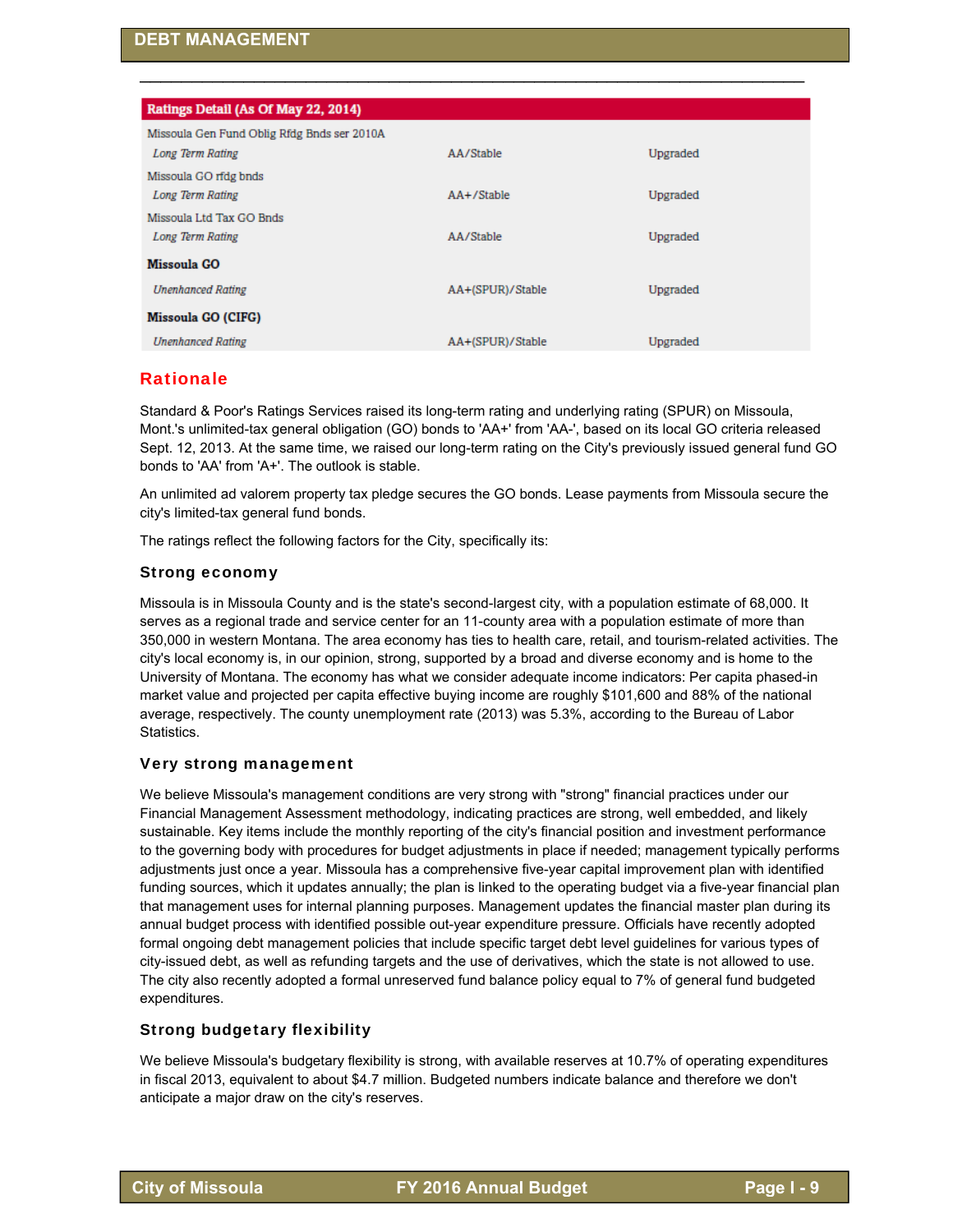### Very strong liquidity

We believe very strong liquidity supports city's finances, with total government available cash to government fund expenditures and cash to debt service above 15% and 120%, respectively. Based on past issuance of debt, we believe that the issuer has strong access to capital markets to provide for liquidity needs if necessary. Initial numbers for 2014 indicate a balanced budget and therefore we don't anticipate a major change in the city's overall cash position. However, should cash fall slightly, we still view the city's access to external markets as strong, which would keep the city's overall liquidity assessment as very strong.

\_\_\_\_\_\_\_\_\_\_\_\_\_\_\_\_\_\_\_\_\_\_\_\_\_\_\_\_\_\_\_\_\_\_\_\_\_\_\_\_\_\_\_\_\_\_\_\_\_\_\_\_\_\_\_\_\_\_\_\_\_\_\_\_

#### Strong budgetary performance

In our opinion, Missoula's budgetary performance is strong overall, with a surplus of 3.1% for the general fund and basically balanced results for the total governmental funds in fiscal 2013. Budget numbers indicate a closeto-balanced general fund. There are no projections for total governmental funds. Historically, total governmental funds have been either close to balanced or run small deficits. The budgetary performance results for 2014 are currently ambiguous, but we do not anticipate a substantial weakening in either fund.

#### Strong debt and contingent liabilities

We feel Missoula's debt and contingent liabilities profile is strong. Initially, the debt profile is adequate with about 9% of carrying charge and net direct debt 50% of revenue. The city also anticipates issuing additional debt in the medium term. However, offsetting an increase in the debt burden is rapid amortization with more than 65% of debt amortized in 10 years and a low overall debt level at less than 3% of market value. Missoula participates in the state's pension program, and it has contributed the annual required contribution payments each year, The city's 2013 contribution represented 5% of total governmental expenditures.

#### Adequate institutional framework

We consider the Institutional Framework score for Montana municipalities strong.

#### **Outlook**

The stable outlook reflects our opinion of Missoula's very strong financial flexibility, supported by strong financial performance and very strong liquidity. In our opinion, the city's very strong management provides additional stability to the rating.

#### **Investment Policy**

The investment of capital funds is incorporated into the City's cash management program. All unexpended bond proceeds are deposited into a consolidated treasurer's account and invested with other funds in order to obtain maximum earnings. The segregation of each project's equity is preserved and reported separately.

Interest earned on capital funds during the construction period is credited to the respective project's fund or enterprise fund wherein the debt service is paid.